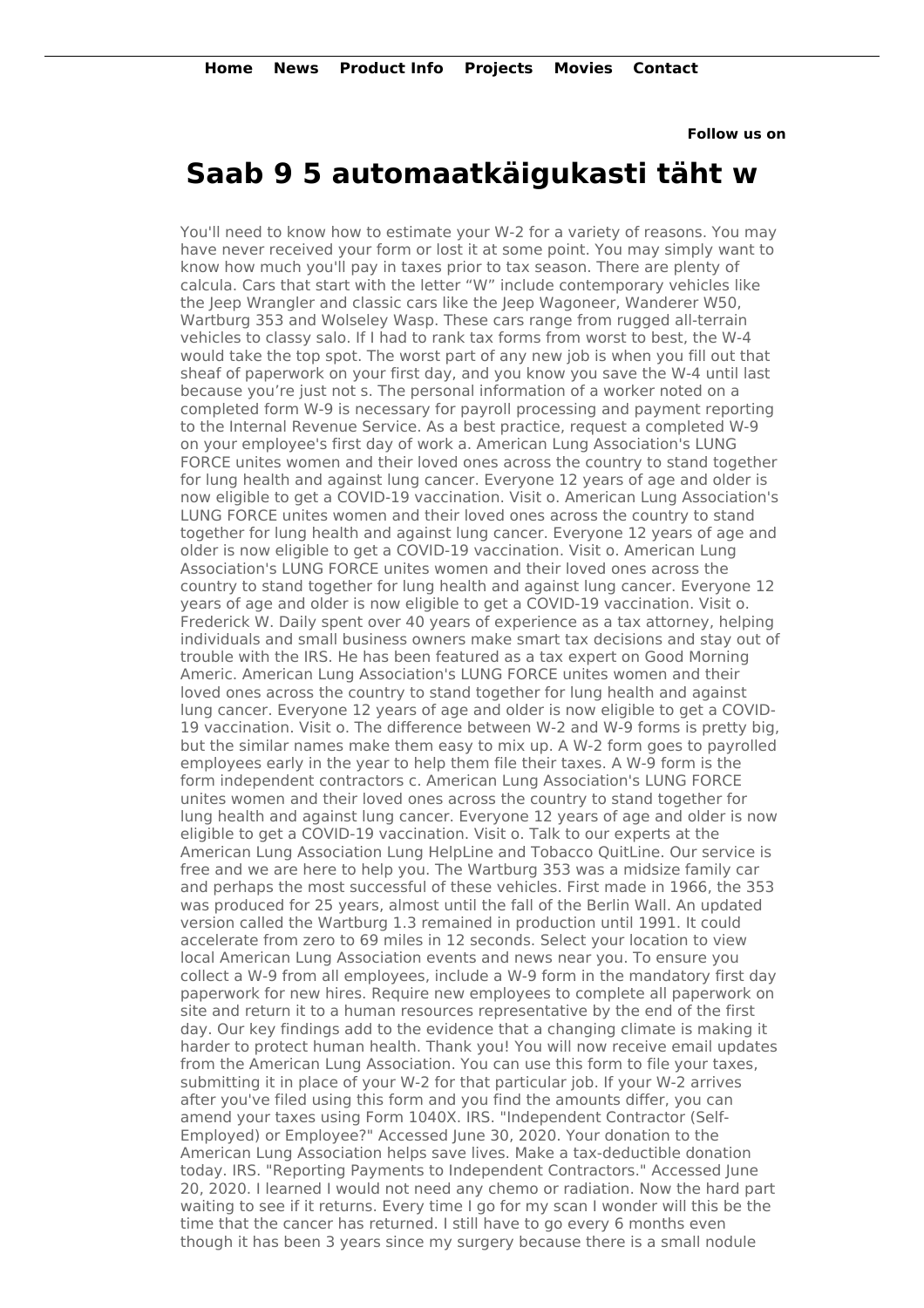that they are watching that has been there since my surgery. They tell me not to worry, and that it has not grown, but I have been down that road before. After my surgery I became a mess. All I could think about was when is the cancer going to return, and I am going to die from lung cancer one day. I let it almost destroy my life. Everyone 5 years of age and older is now eligible to get a COVID-19 vaccination. Visit our COVID-19 Vaccine Tracker to learn more. When asking what is the difference between W-2 and W-9, you may also be confusing the W-2 with Form W-4, since that is the form salaried and hourly employees complete when they start a job. Just as independent contractors submit a W-9 when they start working for a client, payrolled employees are required to fill out a W-4 when they start a new job. Often this is part of basic onboarding paperwork, included along with the policies and procedures manual and IT security agreements. If you work as an independent contractor, you'll need to monitor the amount you make. If you feel that you'll owe more than \$1,000 when you file your taxes at the end of the year, you should make quarterly payments throughout the year to avoid owing penalties for underpayment at tax time. Use the Estimated Tax Work Sheet Included with Form 1040-ES to determine if you should be setting payments aside and, if so, how much. If your taxes are filed with your spouse and your spouse is the primary taxpayer for your joint return, use that Social Security number when sending your quarterly payments to avoid confusion. You should also keep a record of how much you paid and when, and you'll get credit for these payments when you file your taxes in April. Thank you! You will now receive email updates from the American Lung Association. A Form W-9 is an IRS document that details a taxpayer's name, address, federal tax classification, and Social Security number or employer identification number. The IRS doesn't mandate that businesses keep W-9s on file. However, businesses are required to collect and report the personal information listed on the form for all employees and for contractors to whom the company pays over \$600 annually. The W-4 authorizes your new employer to take taxes out of each paycheck and submit them to the IRS throughout the year. Once the year is complete, you'll receive Form W-2 in the mail and use it to fill out all your IRS paperwork, where you'll either owe a little extra money if your employer didn't take out enough or you'll get a nice refund if your employer took out too much. Employers are required to issue a W-2 form to every employee they pay \$600 or more during a tax year. You should receive a W-2 from your employer early in the tax season. Your employer will send a copy to you, the Social Security Administration and to the federal and state authorities processing income tax returns. Employers also keep a copy for their own files. The personal information of employees and contractors noted on a completed Form W-9 is necessary for payroll processing and payment reporting to the Internal Revenue Service (IRS). As a best practice, request a completed W-9 on your employee's first day of work and send a W-9 request to any new contractors. If a contractor won't comply with your request, send a formal letter with a pleasant but firm request for a completed form W-9. At the time I felt many different emotions, non were of defeat. But a roller coaster of emotions no doubt. Early stage was a comfort to hear, inside I heard not to fear I was going to be just fine. I wanted to cry but that to me meant defeat! So, I didn't say cancer out loud at all. I thought of not telling anyone and just doing what was necessary to get this thing out of me. My family (mother) was my biggest concern it was Mother's Day weekend. I was hosting a family cookout already planned. I chose to wait until later and called my family later all the same day. It was hard to say Cancer out loud I didn't want to own it! My family was strong so is our faith. There is strength in numbers and this battle isn't a singles battle. For the 2020 tax year, you'll only pay the Social Security tax on the first \$137,700 of your yearly earnings. But you'll pay the 2.9 percent Medicare tax on the full amount, no matter how much you make. Everyone 5 years of age and older is now eligible to get a COVID-19 vaccination. Visit our COVID-19 Vaccine Tracker to learn more. A W-9 employee pays the same taxes as the rest of the population. Those taxes simply aren't withheld from your paycheck as they are for W-2 employees. If you're being paid on a 1099 basis, you'll pay a self-employment tax once you earn \$400 or more. You'll use Schedule SE to report your income and calculate the taxes due. Share your voice and advocate for policies that will save lives. Cooking: How Much Ground Ginger Equals Fresh Ginger?. Science for Middle Schoolers: 10 Websites That Foster Curiosity Through Interactive Learning. Your donation to the American Lung Association helps save lives. Make a tax-deductible donation today. It's also important to note that the IRS expects independent contractors to report every dollar they earn, even if the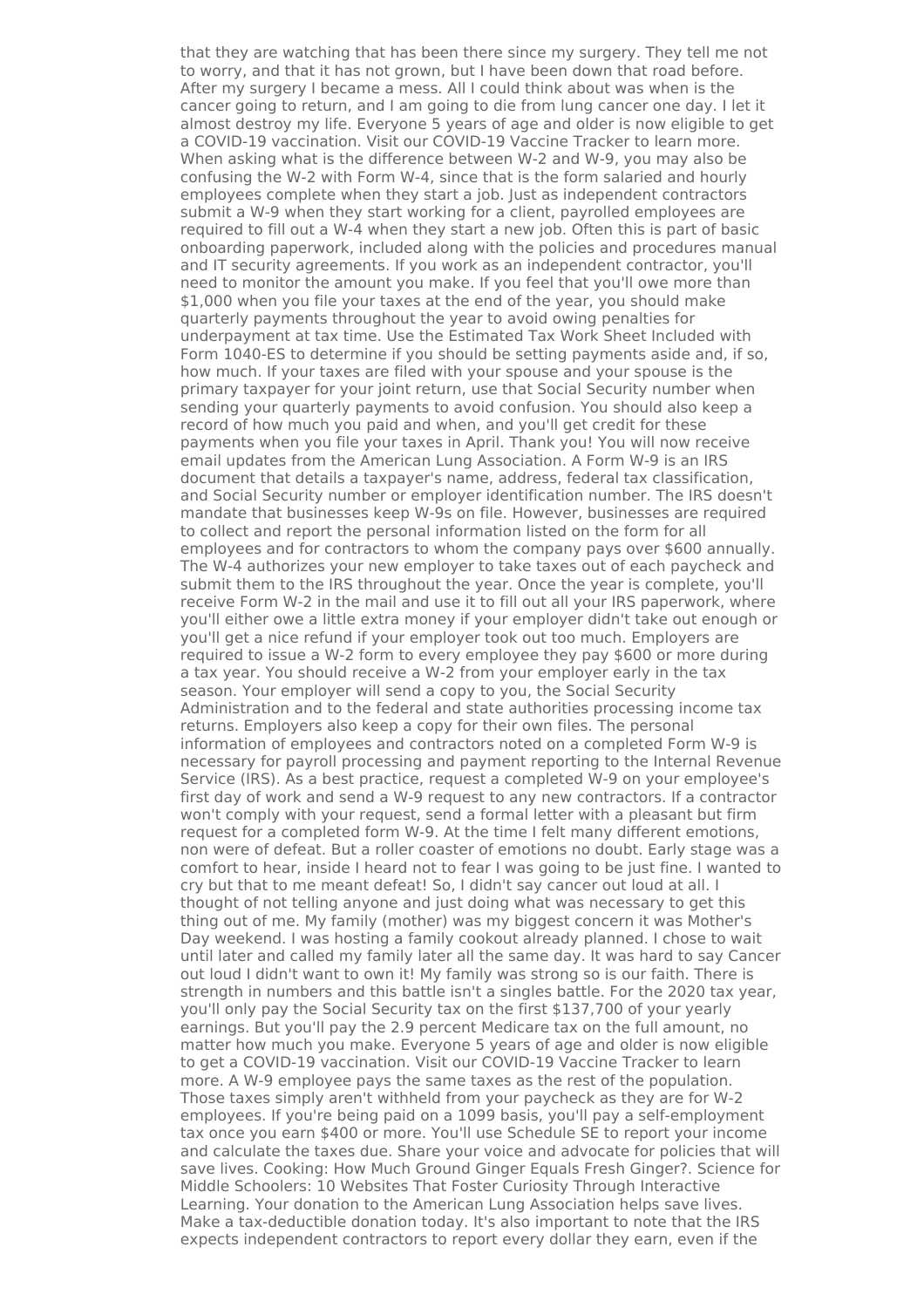amount is far less than \$600 and no form is sent. Share your voice and advocate for policies that will save lives. IPS: The Difference Between a W2 Employee and a 1099 Employee. Select your location to view local American Lung Association events and news near you. drove like a car but was maintained like a motorcycle. Andur on veetemperatuuri mõõdiku jaoks, kui pole teisit märgitud!. Hammasrihmakomplektid on harilikult Gatesi, SKF või Boschi pakitud. Komplekt sisaldab OE-klassi kuuluvaid rihmasid ja pingutajaid. Vaheta alati ka veepump, juhul kui seda sobib kasutada koos hammasrihmaga (garantiitingimus). Elektrisüsteem ja kütus Kütusesüsteem - Kütusepumbad ja selle osad - Kütusepumbad ja osad. Myyntipakkaus autoihin sisältää tarpeet yhteen pyörään. Crossi- ja moottoripyörät sekä mopot ja skootterit: laakerit myydään kappaleittain. Tarkista tarvittava määrä! OE-laatuvaihtoehdot ovat yleensä SKF:n tai FAG:n valmistamia tuotteita. Käytetyt lyhennemerkinnät: O = Oikea,  $V = V$ asen,  $U = Ul$ ompi, S = Sisempi, OE-laatuiset alustanosat ovat joko TRW- tai Lemförder-valmisteita. Meyle-HD on vahvistettu vaihtoehto alkuperäisestä osasta. Jos osa on OE-laatuinen tai Meyle-HD vaihtoehto niin siitä on maininta sopivuusrivillä. Filtrid ja õlid Õlid ja vedelikud - Transmissioonija määrdeõlid. Vaheta alati koos hammarihmaga ka pingutid, rattad ja veepump, juhul kui seda sobib kasutada koos hammasrihmaga (garantiitingimus). Nimetuse juures asuv tärn (\*) tähistab osa, mille pikkus on üle 1 meetri. Myyntipakkaus autoihin sisältää tarpeet yhteen pyörään. Crossi- ja moottoripyörät sekä mopot ja skootterit: laakerit myydään kappaleittain. Tarkista tarvittava määrä! OE-laatuvaihtoehdot ovat yleensä SKF:n tai FAG:n valmistamia tuotteita. Vaheta alati koos hammarihmaga ka pingutid, rattad ja veepump, juhul kui seda sobib kasutada koos hammasrihmaga (garantiitingimus). Elektrisüsteem ja kütus Elektrisüsteem - Esituled ja pirnid - Pirnid. Käytetyt lyhennemerkinnät: O = Oikea, V = Vasen, U = Ulompi, S = Sisempi. OE-laatuiset alustanosat ovat joko TRW- tai Lemförder-valmisteita. Meyle-HD on vahvistettu vaihtoehto alkuperäisestä osasta. Jos osa on OElaatuinen tai Meyle-HD vaihtoehto niin siitä on maininta sopivuusrivillä. Elektrisüsteem ja kütus Kütusesüsteem - Kütusepumbad ja selle osad - Hapnikuandurid. Elektrisüsteem ja kütus Elektrisüsteem - Esituled ja pirnid - Küljesuunatule lambid. - 9-5 Taakse Wagon jos Sport-jousitus/Aero (ei jos V6/2,2TiD/3,0TiD/tasonsäätö). NB! Kontrolli, kas Sinu autol on halogeen-, HIDvõi LED-valgustid. Mootoriosad Kiilrihmad ja serpentiinrihmad - Pingutajad, plokirattad jm rullid. - 9-5 Alapallonivel V/O jos pallonivelen tappi Ø18mm (yleensä ->01). - 9-5 Taakse Wagon jos tasonsäätö (ei jos 3,0i-V6/Sportjousitus/Aero). Myyntipakkaus autoihin sisältää tarpeet yhteen pyörään. Crossija moottoripyörät sekä mopot ja skootterit: laakerit myydään kappaleittain. Tarkista tarvittava määrä! OE-laatuvaihtoehdot ovat yleensä SKF:n tai FAG:n valmistamia tuotteita. Jahutamine ja kütmine Radiaatorid ja jahutussüsteemi osad - Radiaatorid. Alusta ja ohjaus Pyörän laakerit - Pyörän laakerit - Etupyörän laakerisarjat. Hammasrihmakomplektid on harilikult Gatesi, SKF või Boschi pakitud. Komplekt sisaldab OE-klassi kuuluvaid rihmasid ja pingutajaid. Vaheta alati ka veepump, juhul kui seda sobib kasutada koos hammasrihmaga (garantiitingimus). Hammasrihmakomplektid on harilikult Gatesi, SKF või Boschi pakitud. Komplekt sisaldab OE-klassi kuuluvaid rihmasid ja pingutajaid. Vaheta alati ka veepump, juhul kui seda sobib kasutada koos hammasrihmaga (garantiitingimus). Elektrisüsteem ja kütus Elektrisüsteem - Esituled ja pirnid - Pirnid. Kere osad Kütusepaagid, korgid ja kütuseandurid - Kütusepaagi korgid. Pakend sisaldab hailikult määret, kaitsekummi, klambreid ja kinnituselemente. - 9-5 2,0t-110kW 9.00-> Lambda-anturi etummainen Ready-Fit -liittimellä aito Bosch jos 0258006174. Kasutajatunnus on e-poodi või klienditeenindusse antud e-posti aadress. - 9-5 Alapallonivel V/O jos pallonivelen tappi Ø20mm (yleensä 02->). Elektrisüsteem ja kütus Elektrisüsteem - Esituled ja pirnid - Pirnid..